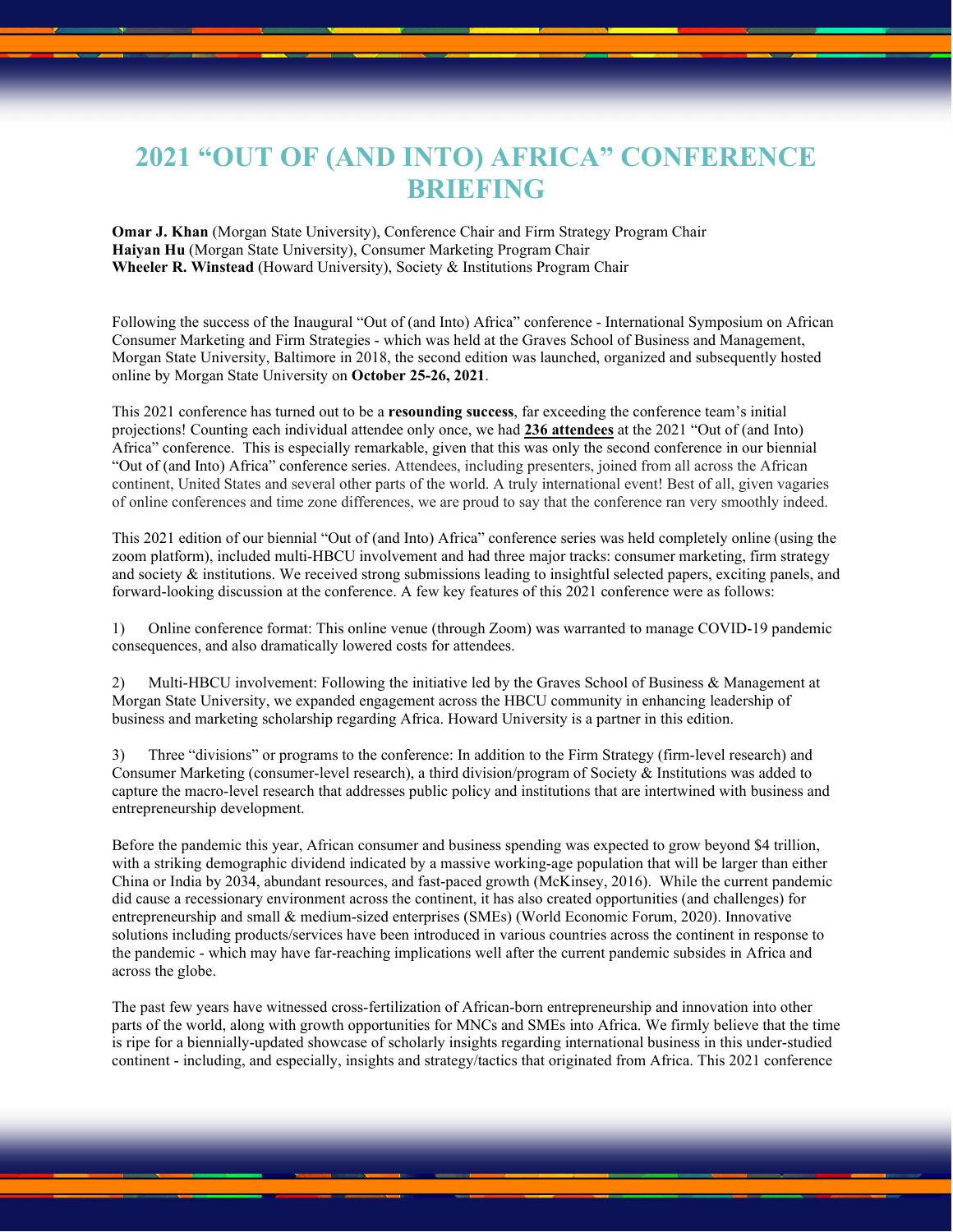edition also marked a significant step toward creating a sustained effort among HBCUs - with Morgan leadership to connect with Africa in business-related research at both the micro and macro level.

Despite the promising social economic development in Africa and foreign marketers' enthusiasm toward its future growth, there has historically been limited market or consumer research for marketing practitioners (McKinsey's, 2012). The literature shows that existing knowledge on African consumption and behavior is fragmented. We set following three goals for the conference:

- 1. Reviewing current knowledge on African consumers, marketing, firm strategy, and societal policies highlighting gaps in our knowledge and understanding of the field in that African context.
- 2. Developing an agenda for future research
- 3. Fostering collaborations among consumer, marketing, firm strategy and public policy researchers with similar interests.

Africa's consumer market is continually reshaped by technological advances and urbanization. Despite the growing middle class and economic opportunities in the African consumer market, African consumers are often poorly understood and the research has remained fragmented. The papers in the Consumer Marketing Track explored emerging consumer issues such as privacy concerns that are associated with online banking and factors (i.e. ethnic identity and impulsivity) that may lead to consumer online shopping addiction. Our researchers also examined the retail revolution brought by augmented reality technology and online shopping and how they influence customer experience. Finally, a study on African luxury showed that values associated with authenticity, materialism, and culture/ tradition from an Ubuntu context are valued by African luxury consumers, thus differentiating them from Western luxury consumers. A plenary presentation, delivered by the CEO and co-founder of Survey54, followed with a deep-dive into enabling effective and accurate consumer insights from around Africa.

The **best paper presentation award in the Consumer Marketing Track** was won by Evelyn Quartey and Israel Kpekpena (both from Ghana Institute for Management and Public Administration) for their paper, "Privacy concerns and customer engagement in online banking through the lens of protection motivation theory".

Effective firm strategy and organization faces great challenges and opportunities in Africa. The papers presented in our Firm Strategy Track examined knowledge creation for emerging market MNEs as evidenced in Africa. An extensive retrospective and future agenda was also presented regarding foreign direct investment (FDI) in Africa. Other researchers in the track studied service marketing opportunities in Africa, while still others focused in on the Africa retail sector response to the ongoing pandemic impact. We also had an interesting paper on product design effect on female medical tourists. Indeed, within a short time span, the research presented in the Firm Strategy Track encompassed a variety of core issues salient to international business conduct around Africa. Two panels were also featured in this track: the first highlighting and discussing the role of SMEs in Africapitalism and the second delving into MNE vs. NGO investment in Africa.

The **best paper presentation award in the Firm Strategy Track** was won by Joan Lilian Ogendo (from The Technical University of Kenya) for her paper, "Knowledge creation for performance of emerging economy MNEs".

Society and institutions provide an important context within which firm strategy and consumer behaviour is evidenced. As such, our Society & Institutions Track examined a multitude of papers looking at societal influences on the progress of international business in Africa. Examination of the sharing culture and sharing economy was presented. Management's role in malaria eradication was discussed, along with the effect of food safety signals on African consumers. Ease of doing business and poverty reduction in Nigeria were highlighted. Finally, to wrap up the track presentations, family influences on women's entrepreneurial journeys were discussed. The papers evinced good discussion from attendees, especially in the role of public policy measures to encourage international business development around Africa. A panel delving deep into youth entrepreneurship in Africa, along with the impact of